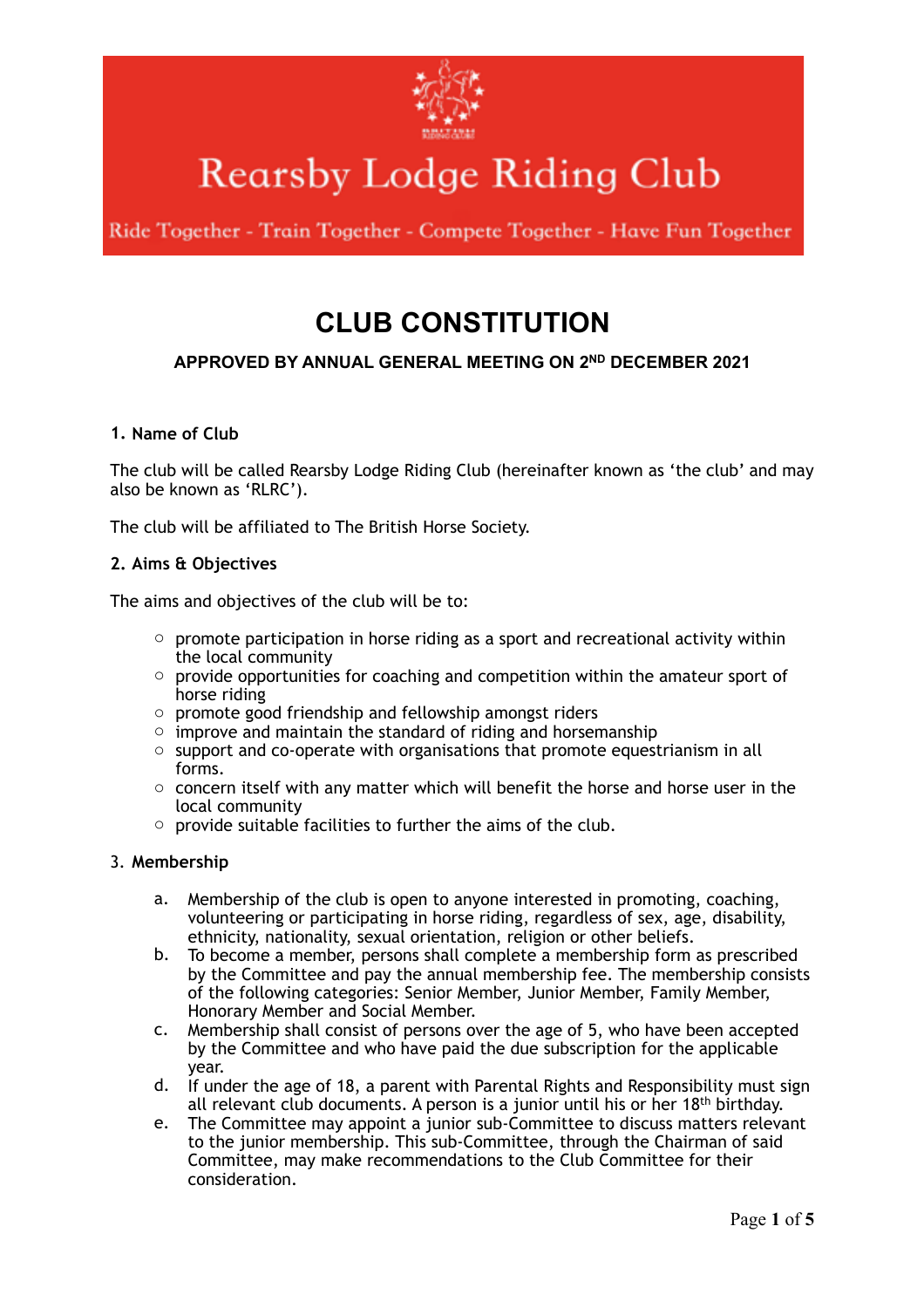- f. Honorary membership may be conferred by the Committee upon any person deemed by them to have rendered notable service to the club. Any honorary membership thus conferred and appropriately minuted by the Committee will be reported to the first AGM following the discussion.
- g. The Committee may refuse membership only for good cause, such as conduct or character likely to bring the club, the sport or the BHS into disrepute. Appeal against refusal may be made to the Committee. However, limitation of membership according to available facilities is allowable on a non-discriminatory basis.
- h. All members will be subject to the regulations of this constitution and by joining the club will be deemed to accept the regulations and codes of practice that the club has adopted.
- i. The annual subscription shall be payable on the first day of the club's financial year. Any member whose subscription is more than three months in arrears shall have their name removed from the membership list after written notice to that effect has been sent to them.
- i. The annual membership runs from  $1^{st}$  January to  $31^{st}$  December and the membership fees are due on 1st January.
- k. The annual subscription shall be determined by the Committee. The club will keep the subscription at a level that is unlikely to pose a significant obstacle to people participating.

# **4. Sports Equity**

- *a.* The club is committed to ensuring that equity is incorporated across all aspects of its development. In doing so it acknowledges and adopts the following Sport England definition of sports equity: *Sports equity is about fairness in sport, equality of access, recognising inequalities and taking steps to address them. It is about changing the culture and structure of sport to ensure it becomes equally accessible to everyone in society.*
- b. The club respects the rights, dignity and worth of every person and will treat everyone equally within the context of their sport, regardless of age, ability, gender, race, ethnicity, religious belief, sexuality or social/economic status.
- c. The club is committed to everyone having the right to enjoy their sport in an environment free from threat of intimidation, harassment and abuse.
- d. All club members have a responsibility to oppose discriminatory behavior and promote equality of opportunity.
- e. The club will deal with any incidence of discriminatory behaviour seriously, according to club disciplinary procedures.

# **5. The Committee**

- a. All powers of management shall be vested in the Committee.
- b. The Committee shall consist of a total of 16 members, including a Chairperson, Honorary Secretary and Honorary Treasurer. If required, the Committee shall elect a Vice Chair from among its members.
- c. Each Committee member shall be elected annually at the AGM.
- d. All Committee members must be members of the Club.
- e. The officers of the Committee shall be elected among their number at the first meeting after the AGM.
- f. If the post of any officer or ordinary Committee member should fall vacant after such an election, the Committee shall have the power to fill the vacancy until the succeeding Annual General Meeting.
- g. The Committee will be responsible for adopting new policies, codes of practice and rules that affect the organisation of the club.
- h. The Committee will have powers to appoint any advisers to the Committee as necessary to fulfil its business.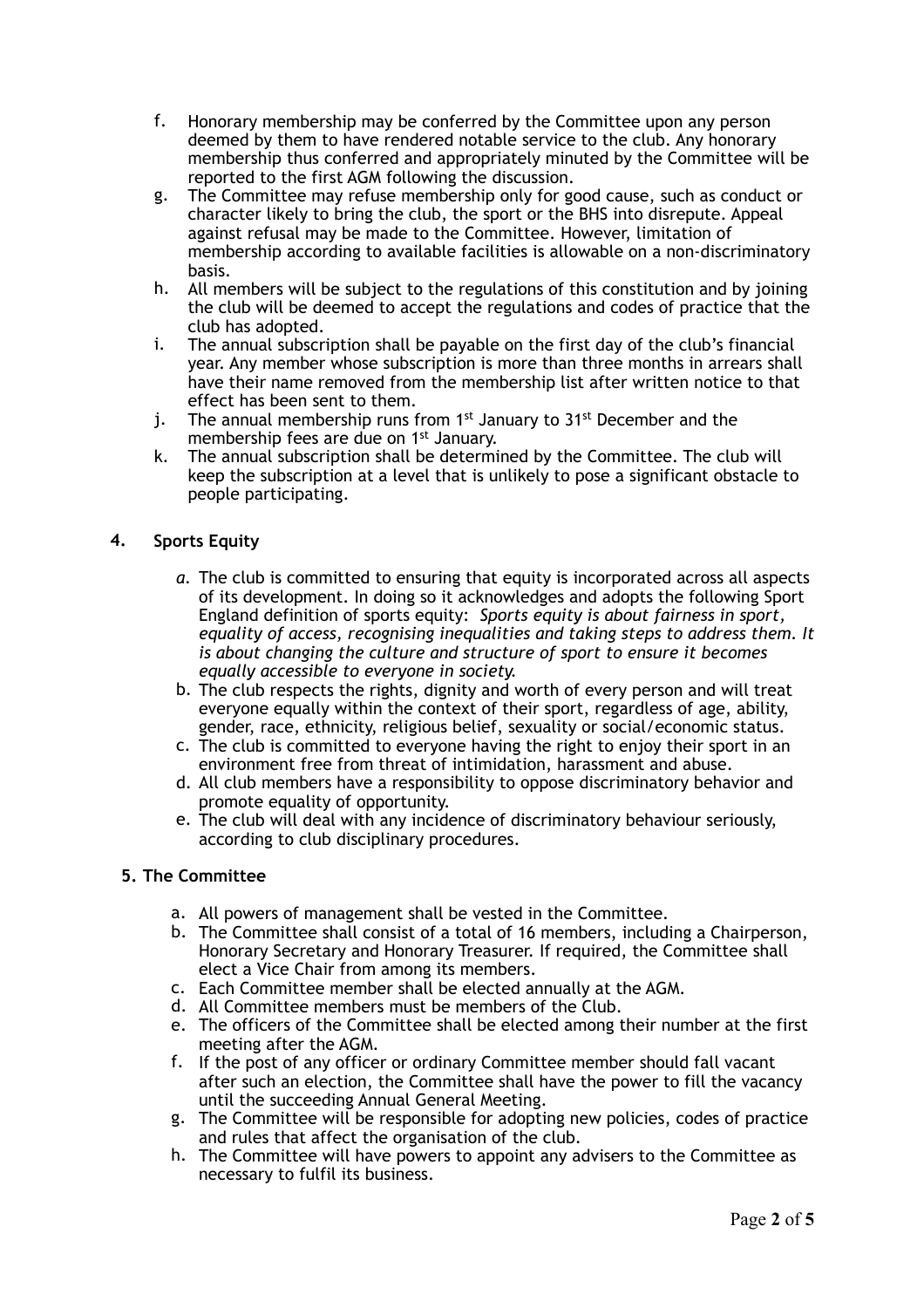- i. The Committee will be responsible for disciplinary hearings of members who infringe the club rules/regulations/constitution. The Committee will be responsible for taking any action of suspension or discipline following such hearings.
- j. The Committee meetings will be convened by the Secretary of the Club and be held no less than six times per year.
- k. Six Committee members shall form a quorum at each Committee meeting.
- l. Decisions are based on the consensus of the Committee members present. If a vote is required for the purposes of decision making and there is an equal number of votes for and against a given proposal, the Chair shall have the casting vote.
- m. The decision of the Committee shall be final unless over-ruled at a General Meeting.
- n. The Committee shall be the sole authority for the interpretation of the rules and for anything relating to the club not provided therein. Their decision shall be final and binding on the members.
- o. The Committee may elect sub-Committees for any special activities or purposes of the Club, which the Committee may authorise.
- p. Minutes shall be made of each Committee meeting and will be available signed in the minutes folder of the Club and held by the Secretary.
- q. The Committee or any person acting on the Club's behalf shall not be held responsible for any personal accidents or injury, loss or injury to property, however caused.
- r. Each committee member is expected to attend all committee meetings, as that is the forum for all decision making.
- s. Each committee member will have a specific area of responsibility reflecting the club's current interests and activities.
- t. The Committee may appoint annually a President and/or a vice president. They shall not only by virtue of such appointment become members of the Committee.

# **6. Finances**

- a. The club treasurer will be responsible for the finances of the club.
- b. All club monies will be banked in an account held in the name of the club.
- c. The financial year of the club will run from 1st November 31st October.
- d. The audited accounts will be presented to the Committee prior to the Annual General Meeting (AGM).
- e. An audited statement of annual accounts will be presented by the treasurer at the AGM.
- f. Any cheques, BACS or any other electronic means of payment (PayPal etc.) drawn against club funds should hold the signatures of or be authorised by the treasurer and one of up to two other officers.
- g. A member of the Club is not liable to pay to the funds of the Club, or anyone else, any money beyond the subscriptions required to be paid by the rules of the club as long as they remain a member.
- h. All surplus income and any profits are to be reinvested in the Club. No surpluses or assets will be distributed to members or third parties.
- i. Expenses are payable to members according to the relevant policy.
- j. Vouchers may be given to members according to the relevant policy.

#### **7. Extraordinary General Meetings and Annual General Meetings**

- a. General meetings are the means, whereby the members of the club exercise their democratic rights in conducting the Club's affairs.
- b. An Extraordinary General Meeting may be called by a request signed by no less than 10% of the club members specifying the business to be discussed. The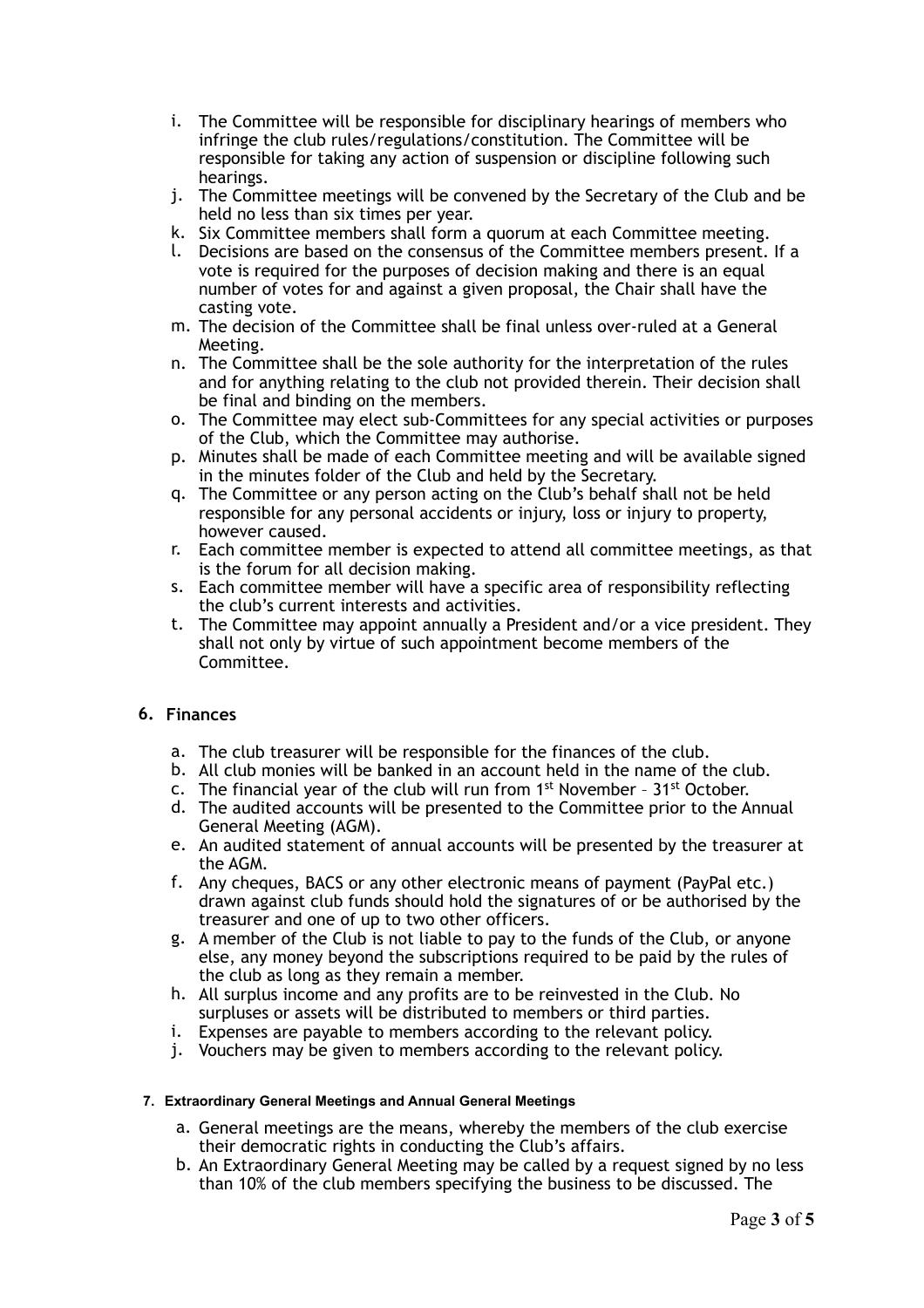Secretary shall give all members ten days notice of the date of such a meeting and shall specify in such notice matters to be dealt with at the meeting. The Committee shall also have the power to call an EGM by decision of a simple majority of the Committee members. Notice may be given to any member by email or by post, should no email address be available to the club. The accidental omission to give notice of a meeting to or the non-receipt of a notice of a meeting by any member shall not invalidate the proceedings of the meeting.

- c. The club shall hold the Annual General Meeting (AGM) in the month of November/December to:
	- Approve the minutes of the previous year's AGM.
	- Receive reports from the Chairman and Secretary.
	- Receive a report from the Treasurer and approve the Annual Accounts.
	- Receive a report from those responsible for certifying the Club's accounts.
	- Elect the members onto the Committee.
	- Consider any proposed changes to the Constitution.
	- Deal with other relevant business.
- d. Notice of the AGM will be given by the club Secretary with at least 14 days notice to be given to all members.
- e. The constitution will be reviewed regularly and will only be changed through agreement by majority vote at an AGM or EGM. Proposed changes to the constitution shall be sent to the Secretary prior to the AGM, who shall circulate them at least 7 days before an AGM.
- f. All members aged 18 or over are eligible to vote. The views of juniors may be represented through the establishment of a junior committee (please see 3e).
- g. The Chairman of the Club shall hold a deliberative as well as a casting vote at general and Committee meetings.

# **8. Discipline and appeals**

- a. Any concern by any junior or senior member of the club about the behaviour of anyone associated with the club in relation to the welfare and wellbeing of animals or people must be reported to the Committee without delay.
- b. All concerns, allegations or reports of poor practice/abuse relating to the welfare of children, young people and vulnerable adults will be recorded and responded to swiftly and appropriately in accordance with the safeguarding policy and procedures. The Club Safeguarding Officer (CWO) is the lead contact for all members in the event of any safeguarding concerns.
- c. All complaints regarding the behaviour of members should be presented and submitted in writing to the Secretary.
- d. The Committee will meet to hear complaints within a maximum of 10 days of a complaint being lodged. The Committee has the power to take appropriate disciplinary action including the termination of membership.
- e. The outcome of a disciplinary hearing should be notified in writing to the person who lodged the complaint and the member against whom the complaint was made within 10 days of the hearing.
- f. There will be the right of appeal to the Committee following disciplinary action being announced. The Committee should consider the appeal within 10 days of the Secretary receiving the appeal.

# **10.Dissolution**

**a.** A resolution to dissolve the club can only be passed at an AGM or EGM through a majority vote of the membership.